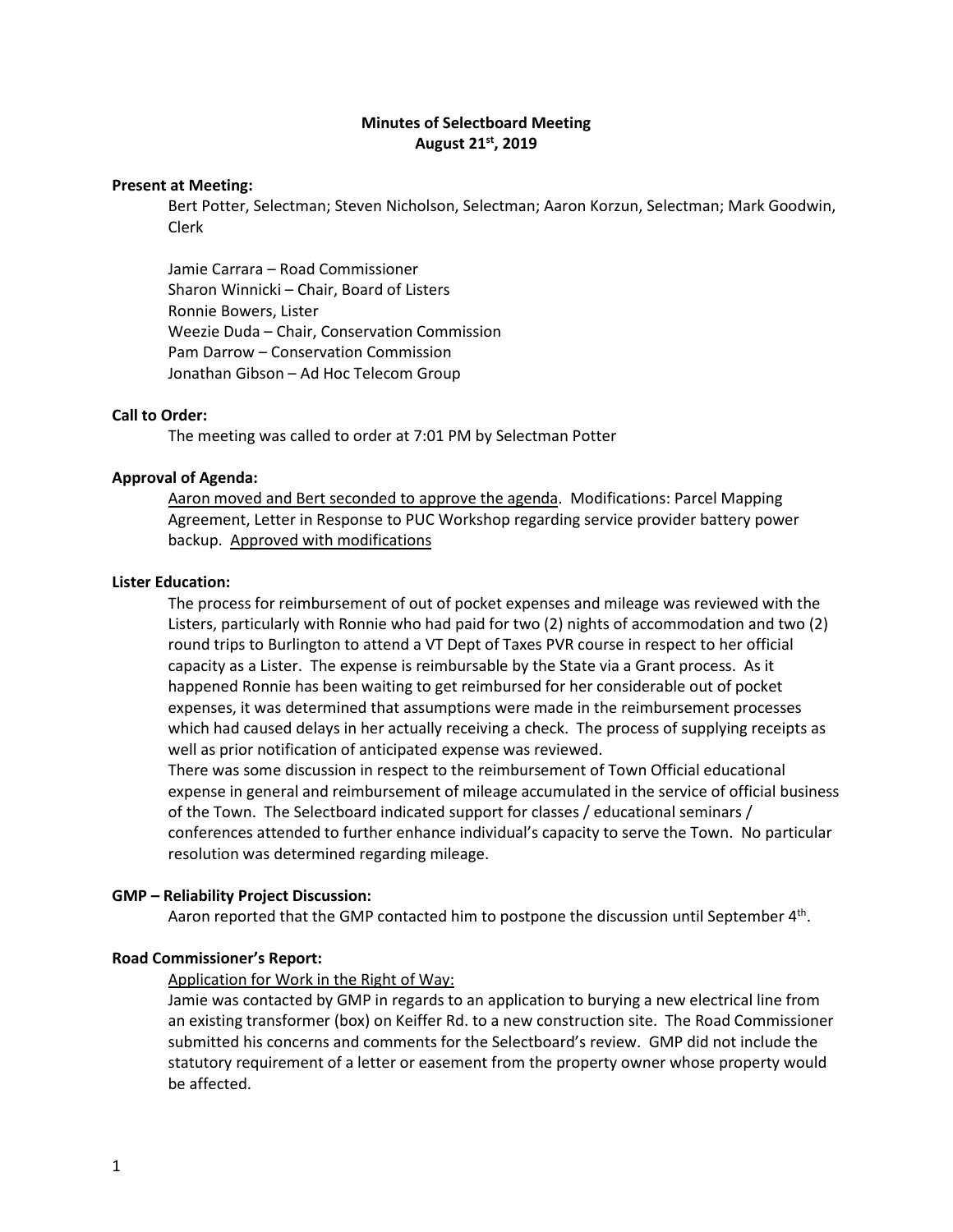Bert moved to approve the Work in the ROW application, Aaron seconded. Discussion: It was noted that no letter from the effected property owner was included in the GMP application. The motion failed unanimously. Arron indicated that he would contact GMP so that they might revise their application to include a letter from the property owner be included in the revised application.

# Possible Work In the ROW Ordinance:

The Road Commissioner wanted to bring to the attention of the Selectboard, with this particular application, that there is a need for an ordinance to supplement the statutory requirements regarding Town Highways so that when contractors do work in the ROW that the process of trenching, laying of utility components and back filling that the contractor follow specified standards so that the roadbed is returned to the same roadbed standard as it was found. Jamie indicated he does not have the resources to repair dug trenches within the road bed, similar to what transpired during the VTel fiber-optic installation, especially along susceptible roadbeds throughout Town.

# Gaynor Road:

The Road Commissioner wanted to bring to the attention of the Selectboard that after the recent washout of Gaynor Road and the impact it had on the rail bed at the foot of the road along VT Rte. 103, ANR has made specific recommendations to the Road Commissioner regarding Gaynor Rd and the removal of abandoned culverts and other infrastructure deficiencies that would need to be remediated depending on the use of the road in the future.

# Shrewsbury Mountain School Plowing:

The Road Commissioner indicated that that in the past, the Town Highway Department would plow the Shrewsbury Mountain School parking lot as a service to the Town in so far as it has been a Town School District. In so far as it is now owned by the Mill River Union Unified School District, there is no longer a one to one correspondence with resources saved and the benefit of the Town. The Road Commissioner indicated that MRUUSD is supplementing Clarendon's school winter plowing, but Shrewsbury is still performing the task gratis. Bert will be contacting MRUUSD to let them know that this coming winter MRUUSD will need to find another contractor to perform plowing in so far as Shrewsbury Highway Department does

### Cold River Rd Relocation Project:

not have the budget to perform the task.

The Town is in receipt of Change Order # 2 for \$13, 140 for additional gravel (the Selectboard noted that they were not notified prior that the Change Order was coming) and a request for Payment #2 after 77.1% completion of the project, amounting to \$89,250.08. Bert moved and Aaron seconded to approve Change Order #2. Approved Steven moved and Aaron seconded to approve Payment #2. Approved

### Lottery Rd. Culvert Project:

No change in status at this time.

### **Conservation Commission Report:**

Weezie Duda reported on activities by the Conservation Commission, indicating that the SCC is planning on holding a series of seminars on recycling from both a global perspective, highlighting the new global marketplace for recycled material and at a local level in respect to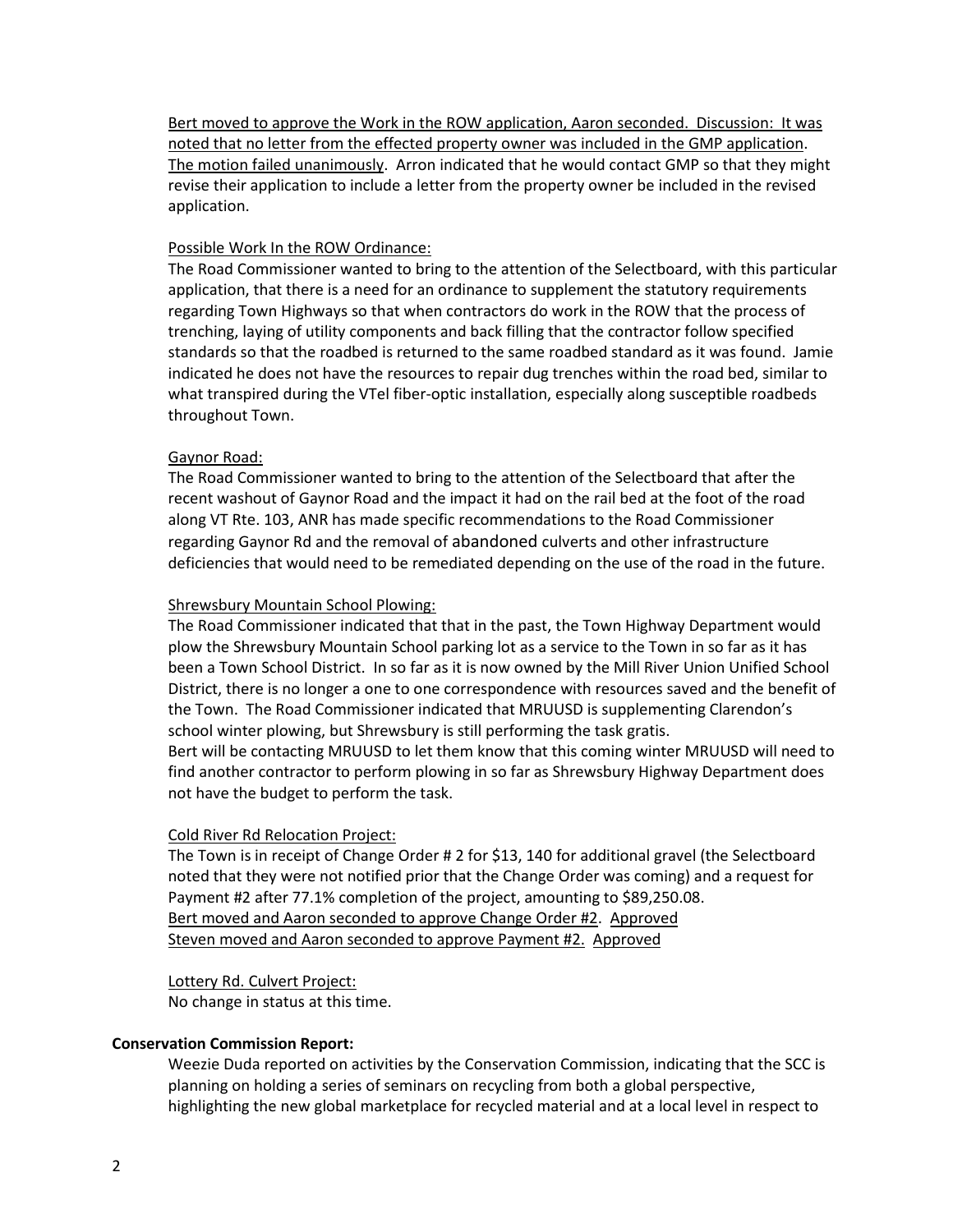new and upcoming July 2020 mandatory food scrape composting. The SCC was curious if the Selectboard had any particular input prior to initiating this project, such as raising fees, composting, efficiencies in the sorting process and the like. Bert summarized some of the details on plastic recycling and what steps have already begun in order to get ahead of the curve on composting of household food scrapes. There will be an article in the new Times of Shrewsbury highlighting what the Transfer Station is currently doing in the composting area. It was indicated that with the down turn in demand for recycled material the Town does not anticipate raising fees for the Pay As You Throw initiative.

# Invasives:

The Conservation Commission reported on efforts to halt the expansion of some invasive and working in conjunction with ANR in continuing to develop successful Management Plans that have been recognized as good practices by ANR. Towns people are helping considerably in pulling and the SCC has been working with the Road Commissioner in scheduling mowing so that seed spread is kept at a minimum.

# Town owned property:

With the discussion of invasive eradication in areas such a Mandigo Meadow (on the CCC Rd), a discussion ensued in respect to Town Owned land in general, and what the Town should or should not do with it. The discussion was tabled for the future.

The Selectboard acknowledged and thanked the Conservation Commission for their efforts for the Town.

### **New Business:**

PUC Letter requesting additional Workshops:

Jonathan Gibson representing the ad hoc Telecommunications Working Group presented a letter for the Selectboard to support and sign for transmission to the PUC in respect to the Public Utility Commission and the implementation of the Legislative mandate of determining Best Practices in informing the utility customers regarding the battery back-up infrastructure utilized to maintain E911 compliance with FCC rules. Jonathan indicated that the Service providers have taken a "self-regulatory" stance and simply submitted letters of compliance with the PUC. However those compliance declarations do not meet the legislative standard of "best practice", and wanted to solicit Selectboard support in bringing that fact to the attention of the PUC.

Bert moved and Steven seconded to approve the transmission of the August 21 letter on behalf of the Town to the PUC. Approved

# Parcel Mapping:

The 2018 Parcel Maps have been received wit a request by the current vendor for an agreement for next year's mapping effort.

Bert moved and Aaron seconded to approve the agreement with Russell Graphics for the 2020- 2021 Parcel Map data. Approved

### **Minutes:**

Bert moved and Steven seconded to approve the minutes of 8/7/2019. Approved